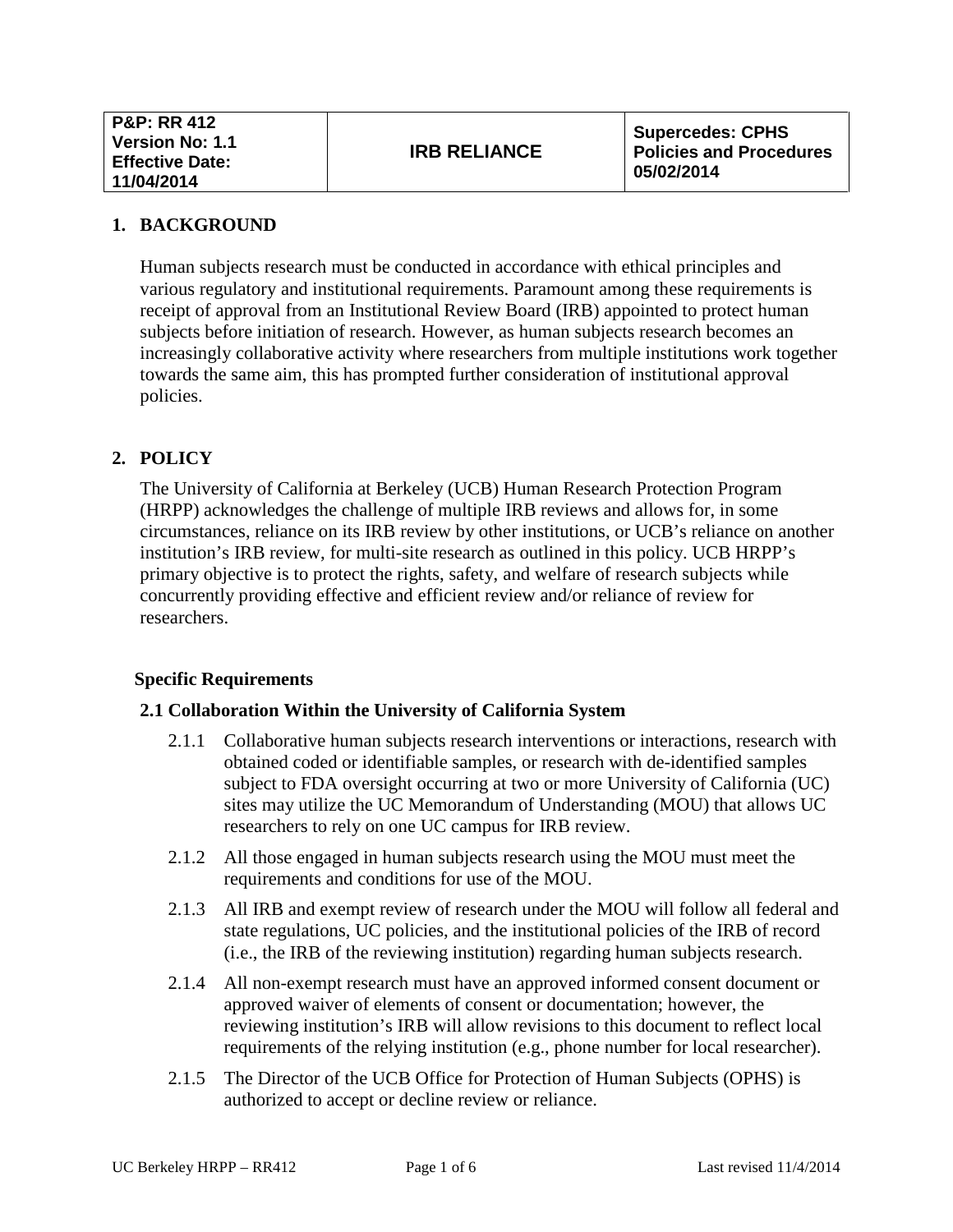- 2.1.6 Each site must ensure that local conflicts of interest review, biosafety review, radiation safety review, and other compliance-related reviews and approvals are secured as applicable.
- 2.1.7 Renewal of research conducted under the UC MOU must be reviewed based on the reviewing IRB's campus policies.

### **2.2 Collaboration Outside of the University of California System**

- 2.2.1 Investigators engaged in collaborative human subjects research outside of the UC system may request UCB to be the IRB of record or ask that UCB researchers be permitted to rely on another institution's IRB review for both sites.
- 2.2.2 All those engaged in human subjects research using a reliance must follow their institution's requirements for training in human subjects protection. If UCB is the IRB of record, the PI must describe the human subjects protection training for non-UCB personnel within the collaboration section of eProtocol, or if the relying institution does not provide training, the UCB PI must provide a training outline and describe how PI will train the collaborators.
- 2.2.3 All research under a reliance will follow all applicable federal and state regulations and institutional policies of the IRB of record regarding human subjects research.
- 2.2.4 All non-exempt research must have an approved informed consent document or approved waiver of elements of consent or documentation, and if required by the IRB of record, provide consent document(s) for exempt research.
- 2.2.5 Each site must ensure that local review of conflicts of interest, biosafety review, radiation safety review, and other compliance-related reviews and approvals are secured as applicable.
- 2.2.6 UCB researchers may have additional requirements when collaborating with institutions that apply the federal regulations to all research regardless of funding source or that have less flexibility in their institutional policies than UCB.
- 2.2.7 UCB or the relying institution will cooperate with the IRB of record regarding review of noncompliance and serious adverse events and/or unanticipated problems involving risk to participants or others.
- 2.2.8 UCB uses the OHRP Inter-Institutional Agreement template document that follows the terms of our Federalwide Assurance for the Protection of Human Subjects [\(FWA\)](http://www.hhs.gov/ohrp/assurances/assurances/filasurt.html) for studies that are subject to federal oversight, greater than minimal risk, FDA-regulated, or seeking a Certificate of Confidentiality. The template document is not necessary for studies that do not meet the above criteria.
- 2.2.9 The Director of OPHS has the authority to decline review or reliance.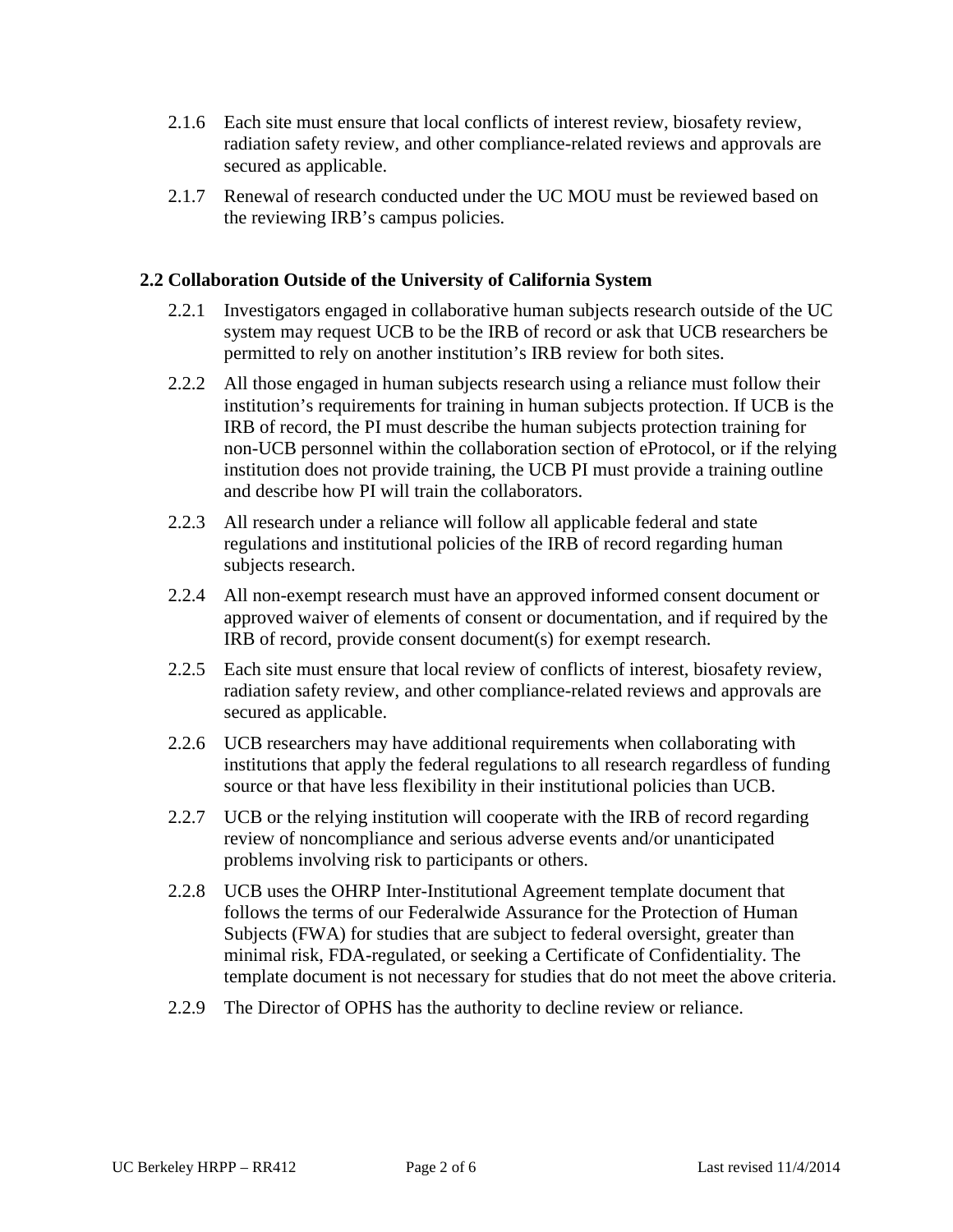## **2.3 Collaboration With Non-UC Individual Investigators**

- 2.3.1 UCB researchers collaborating with individual investigators who are engaged in the human subjects research but are not affiliated with an institution which has an FWA and/or an internal IRB may use UCB as the IRB of record. UCB requires the use of an Individual Investigator Agreement for studies that are subject to federal oversight, greater than minimal risk, FDA-regulated, or seeking a Certificate of Confidentiality.
- 2.3.2 UCB requires that such non-UCB affiliated investigators are adequately trained and described in the collaboration section of the eProtocol application, and may require that specific training be taken and passed before UCB agrees to be the IRB of record for an individual investigator.
- 2.3.3 By signing an Individual Investigator Agreement, the non-UC investigator agrees to CPHS policies.

## **3. SCOPE**

- 3.1 Generally, UCB will serve as the IRB of record or rely on another IRB for any academic institution in the United States that has a Federalwide Assurance with the Office for Human Research Protections and has its own institution-based IRB. For other types of institutions or collaborative partners, the OPHS Director under the Institutional Official (IO)'s delegation has authority to determine when UCB will serve as the IRB of record or rely on another institution's IRB review.
- 3.2 UCB evaluates each study reliance request on a case-by-case basis when determining if UCB will rely or be the IRB of record.
- 3.3 These requirements and procedures apply to all UCB investigators and research staff, and as appropriate, others involved in UCB human subjects research.
- 3.4 The FDA requires researchers to submit clinical investigations (e.g., devices, drugs, and biologics) to an institutional review committee which has been established in accordance with regulations of the Secretary of the Department of Health and Human Services to supervise clinical testing of drugs, devices, or biologics in the facilities where the proposed clinical testing is to be conducted.

# **4. RESPONSIBILITY**

The Institutional Official (IO) has delegated to the Director of OPHS the responsibility for ensuring that human subjects research receives IRB review following relevant federal and state regulations and institutional policies.

The Principal Investigator (PI) at each institution has the responsibility to ensure that research is conducted according to the approved protocol and to oversee qualified personnel at his/her site. The PI from the IRB of record has responsibility over all sites and personnel, regardless of the location of the research. The PI at the reviewing site is also responsible for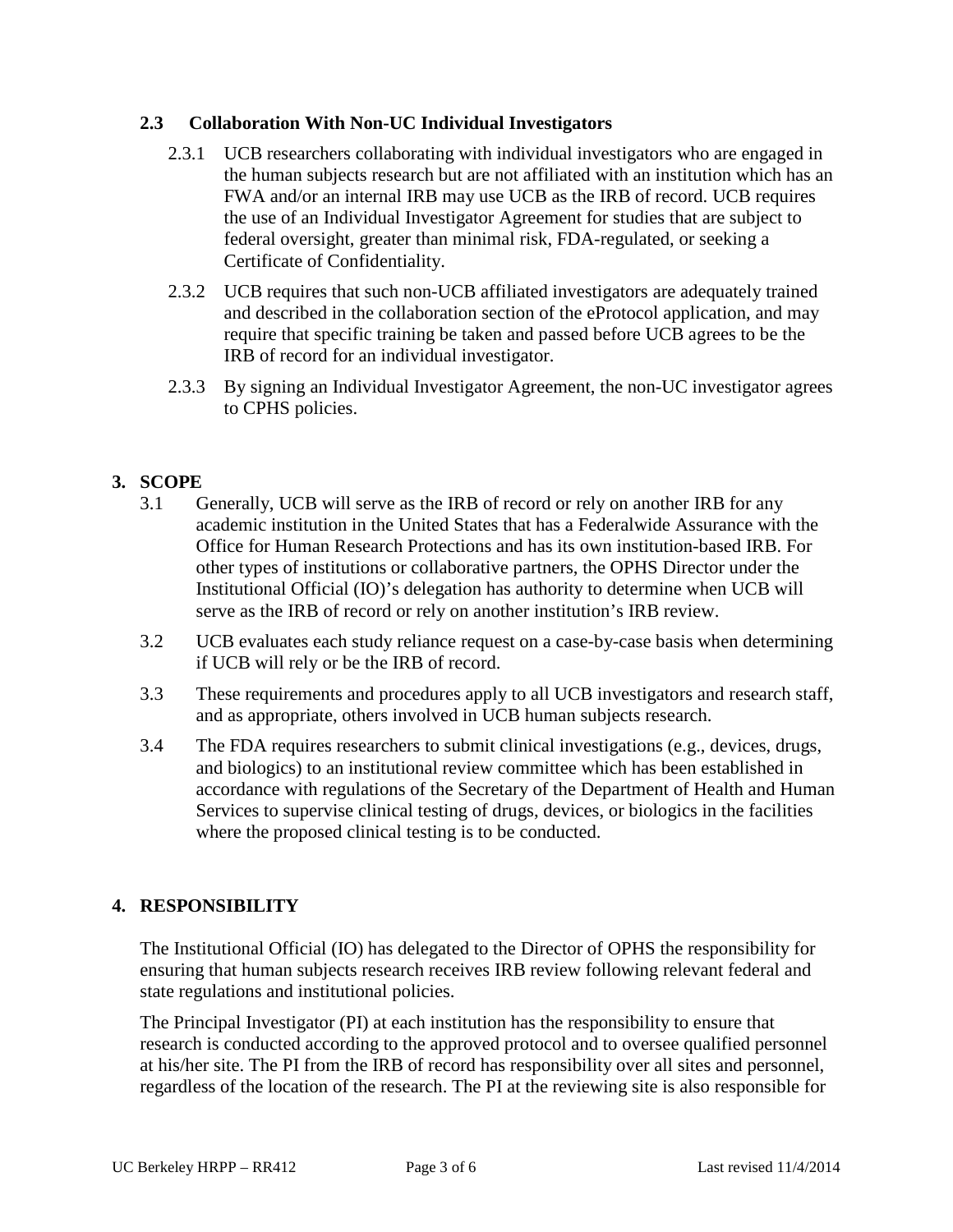facilitating proper documentation of any reliance of UCB or another IRB review. OPHS maintains a copy of any pertinent documentation.

The UCB PI collaborating with an individual investigator has the responsibility to ensure that the collaborator is fully informed on his/her responsibilities and obligations relative to his/her role in the approved protocol, and that the collaborator follows the approved protocol. Any deviations made by the collaborator must be promptly reported to the IRB per policy RR 408: Unanticipated Problems and Adverse Events.

## **5. PROCESS OVERVIEW**

The UCB IO, the Vice Chancellor of Research, has authority for deciding when to review research for another institution and when to rely on another institution's review. The Human Protections Administrator on UCB's FWA, the Director of OPHS, has been delegated with this authority.

UCB will base its determination upon the following:

- Whether the other HRPP meets UCB standards for conducting ethical human subjects research and appropriate IRB review.
- Who the prime awardee is for funded research, how monies are distributed, and the type of funding (federal versus non-federal).
- The location(s) where recruitment, consent, and procedures or activities occur.
- The presence of a Principal Investigator who can provide oversight of research activities and where the PI's primary appointment resides.
- Which IRB has appropriate expertise to review the research.
- Institutional nature of the collaborating institution (i.e., academic, community hospital, independent research center, etc.).
- History of experience working with the other institution and/or the investigators engaged in the research.
- Appropriateness of the human research training/training plan for the non-UCB collaborators relying on UCB CPHS review.

## **5.1 Collaboration Within the University of California System When UCB Reviews**

5.1.1 For multi-site research occurring at two or more of the 10 UC campuses (Berkeley, Davis, Irvine, Los Angeles, Merced, Riverside, San Diego, San Francisco, Santa Barbara, and Santa Cruz) or the Lawrence Berkeley National Laboratory (LBNL), researchers must use the online UC Reliance Registry to document IRB review and approval under the MOU. Any new requests, continuing reviews, and amendments must be submitted through the registry, along with appropriate submission to the reviewing IRB site.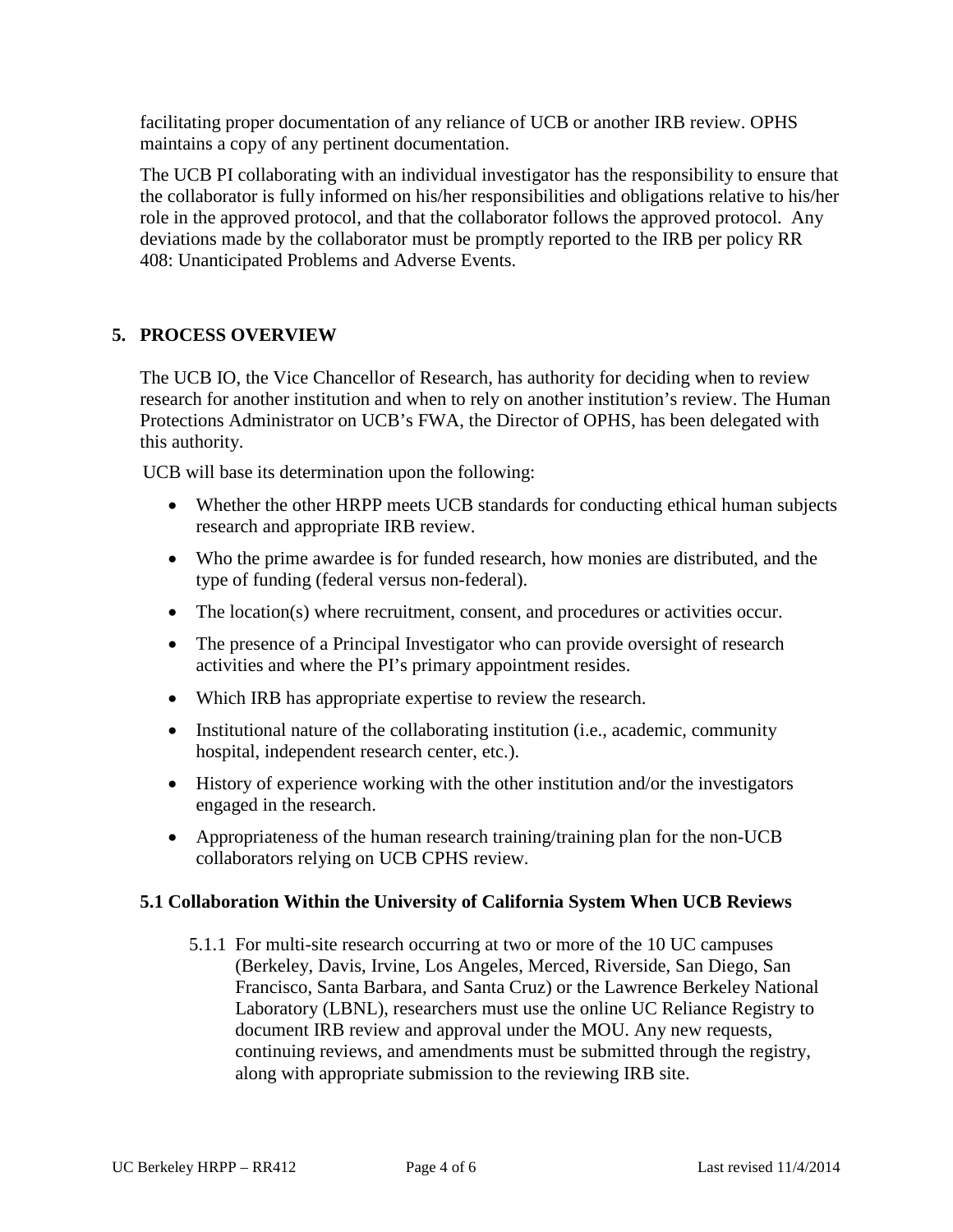- 5.1.2 Individuals involved in the design, conduct, or reporting of research must provide proof of training in human subjects research protection, which can be satisfied through the completion and passing of the pertinent biomedical or social and behavioral human research course of the Collaborative Institutional Training Initiative (CITI).
- 5.1.3 UCB will generally be the IRB of record if UCB is the prime awardee of a grant or if UCB is the main research site where recruitment and research activities occur (upon discretion of the OPHS Director).
- 5.1.4 In addition to the online registry, researchers must also complete a UCB eProtocol application for submission. Once the research is approved, the UCB Principal Investigator is responsible for oversight at all research sites and should report events from any site to UCB's IRB.
- 5.1.5 When CPHS/OPHS is the IRB of record, UCB will review all initial and continuing reviews, amendments, unanticipated problems involving risk to participants or others (e.g., serious adverse events), and non-compliance. UCB has the authority to suspend or terminate the research.
- 5.1.6 OPHS will keep a copy of all IRB records relating to the research and will provide relying campuses specific documentation pertaining to the protocol and/or its review as requested.

## **5.2 Collaboration Within the University of California System When UCB Relies**

- 5.2.1 Individuals involved in the design, conduct, or reporting of research must provide proof of training in human subjects research protection, which can be satisfied through the completion and passing of the pertinent biomedical or social and behavioral human research course of the Collaborative Institutional Training Initiative (CITI).
- 5.2.2 Researchers must submit a protocol to the campus providing IRB review along with a copy of the registration application.
- 5.2.3 UCB CPHS/OPHS will report any events or possible noncompliance to the reviewing IRB.
- 5.2.4 UCB investigator completes the CPHS Reliance Application Cover Sheet and the Financial Conflict of Interest form and submits to OPHS.

## **5.3 Collaboration Outside of the University of California System**

- 5.3.1 The OPHS Director may approve requests for other institutions to rely on UCB for IRB review or for UCB to rely on another institution's IRB. Contact OPHS staff for further guidance on making such a request.
- 5.3.2 OPHS will help the investigator with the process whether UCB is the IRB of record or the relying institution. OPHS will obtain the UCB IO signature for IIAs; the investigator is responsible for obtaining the appropriate signatures from the other institution; however OPHS staff may assist in the process.